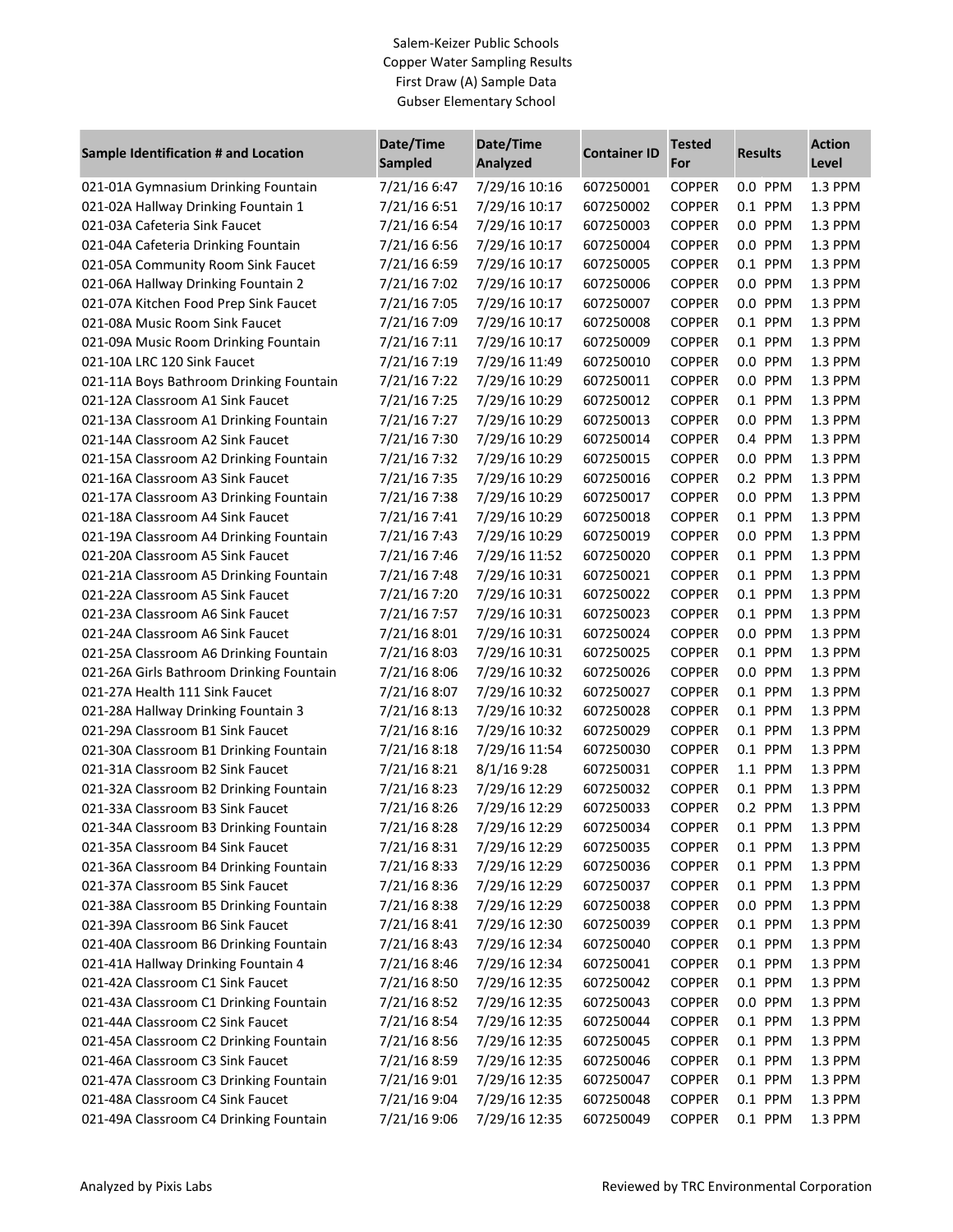## Salem-Keizer Public Schools Copper Water Sampling Results First Draw (A) Sample Data Gubser Elementary School

| Sample Identification # and Location   | Date/Time<br><b>Sampled</b> | Date/Time<br>Analyzed | <b>Container ID</b> | <b>Tested</b><br>For | <b>Results</b> | <b>Action</b><br>Level |
|----------------------------------------|-----------------------------|-----------------------|---------------------|----------------------|----------------|------------------------|
| 021-50A Classroom C5 Sink Faucet       | 7/21/16 9:09                | 7/29/16 12:36         | 607250050           | <b>COPPER</b>        | $0.2$ PPM      | $1.3$ PPM              |
| 021-51A Classroom C5 Drinking Fountain | 7/21/16 9:11                | 7/29/16 12:36         | 607250051           | <b>COPPER</b>        | $0.1$ PPM      | 1.3 PPM                |
| 021-52A Classroom C6 Sink Faucet       | 7/21/16 9:14                | 7/29/16 12:36         | 607250052           | <b>COPPER</b>        | $0.1$ PPM      | $1.3$ PPM              |
| 021-53A Classroom C6 Drinking Fountain | 7/21/16 9:16                | 7/29/16 12:36         | 607250053           | <b>COPPER</b>        | $0.0$ PPM      | 1.3 PPM                |
| 021-54A Music Room Second Sink         | 7/21/16 7:13                | 7/29/16 12:36         | 607250054           | <b>COPPER</b>        | $0.0$ PPM      | $1.3$ PPM              |

EPA Action Level for Copper in Schools is 1.3 PPM

SKPS Action Level for Copper is 1.3 PPM

**Highlighted samples are at or exceed the Salem-Keizer Public Schools (SKPS) Action Level**